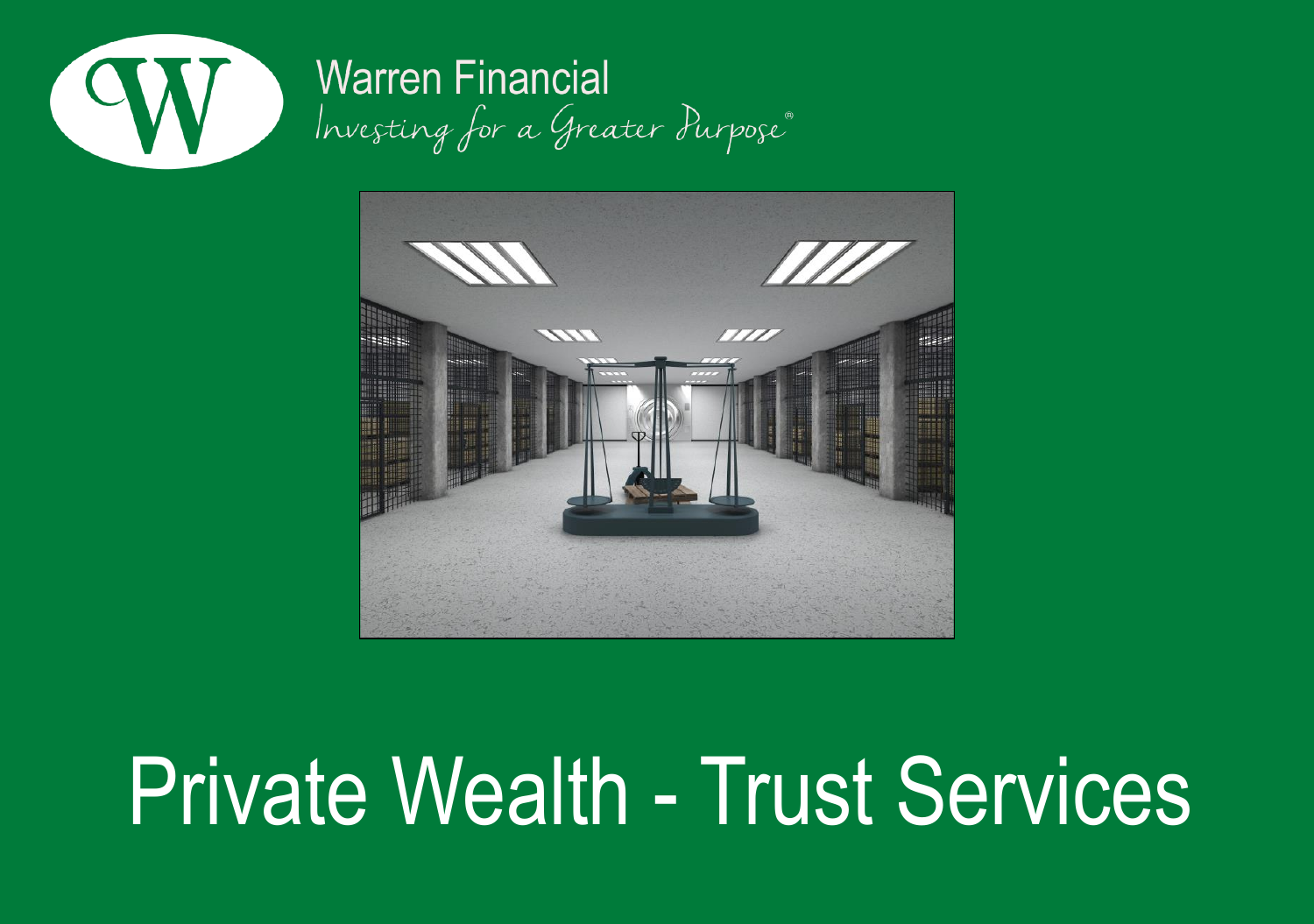

At Warren Financial, we find truth in the idea that you can achieve your financial goals when you have a Greater Purpose in mind, going beyond just financial security. Our mission is clear: to assist our clients in achieving their financial objectives so that they can achieve their Greater Purpose. Our commitment in this process is to place fiduciary responsibility above all else.

Our Personal Trust Services can help you prepare for passing assets to the next generation.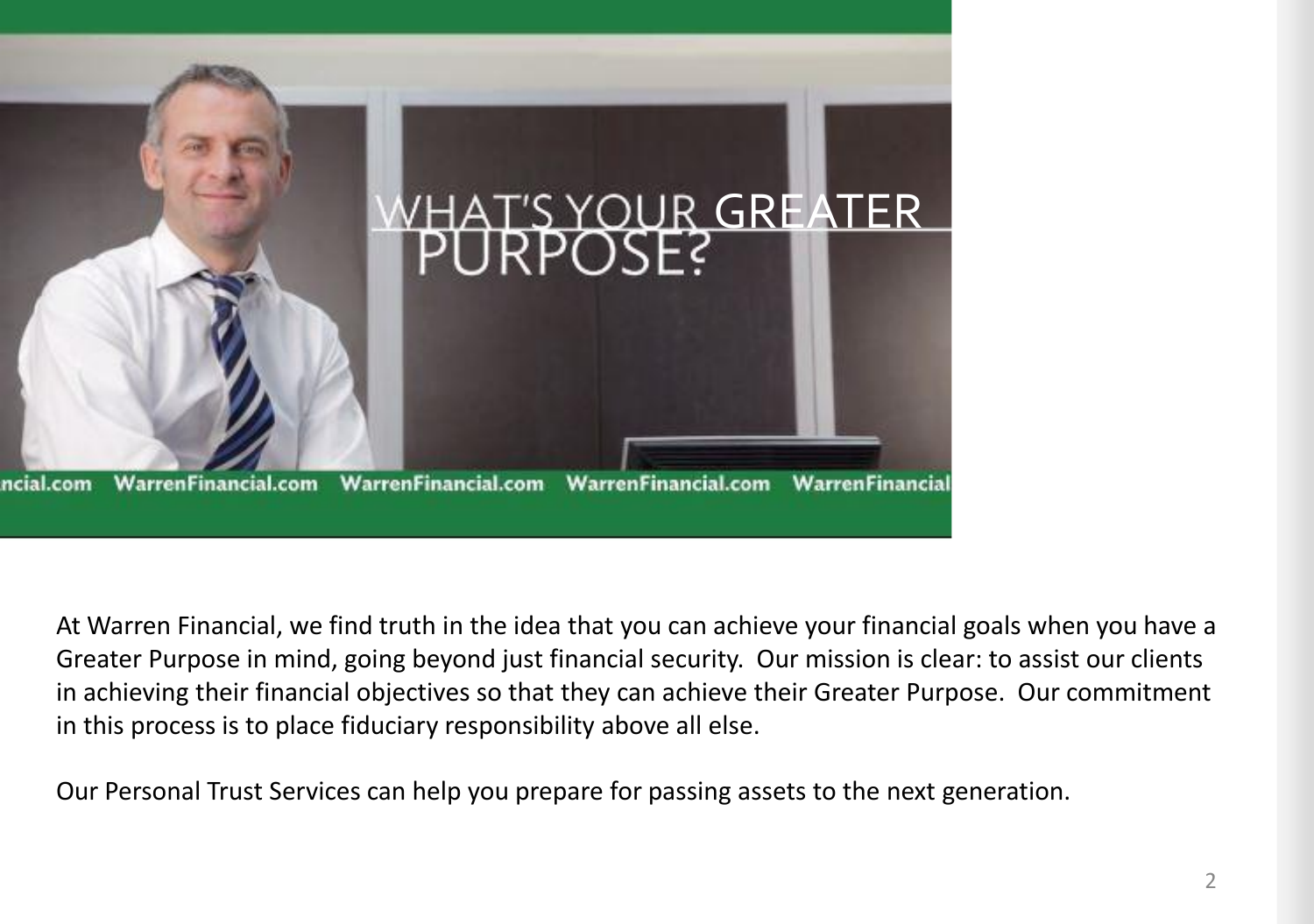To learn more about Warren Financial, please visit www.WarrenFinancial.com



Benefits of using a trust include:

- **1. Tax Savings**…depending on thresholds set by Congress. In 2020 each individual receives an \$11.58 million exclusion, so for a couple both living in 2020 the exclusion doubles to \$23.16 million. If your estate is more than \$23.16 million then a trust can help save your heirs money on federal taxes.
- **2. Ease of probate/ Increased Privacy**...trusts are one way to avoid probate and probate courts which are public record. Owning property in multiple states is a good reason for a trust.
- **3. Change in Family Status**…remarriage is a common reason to setup trusts.
- **4. Caring for Children**…sprinkling assets over time to help care for children with disabilities, children with addictions, and other family issues.
- **5. Protection of assets**… Another common reason to setup a trust is for asset protection. Protection may no longer mean tax savings. Instead protection means protection from creditors, protection from lawsuits, protection from wayward children, protection from an ex-spouse, etc.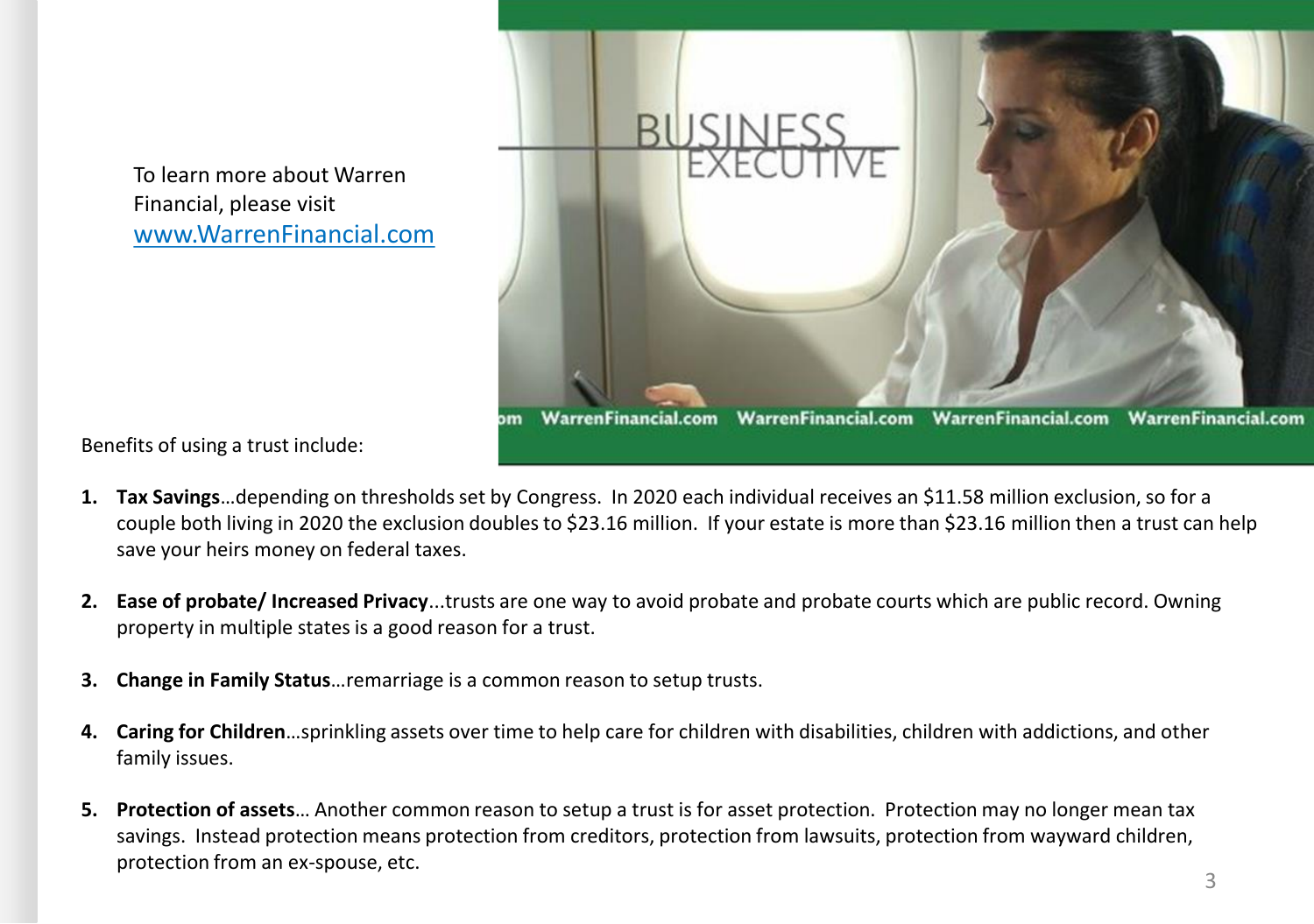## Trust Services & Benefits

Warren Financial provides the following fiduciary trustee services to our clients:

- **1) Accounting duties**: paying bills, retitling assets, make distributions.
- **2) Custodial arrangements**: We typically utilize custody from TD Ameritrade to hold your Trust assets, track the value of those assets, maintain appropriate records, and collect interest and dividends at no cost to your trust.
- **3) Maintenance and transfer of real estate:** obtaining titles, deeds, and appraisals
- **4) Overseeing property**: evaluating and distributing personal property

Warren Financial Trust Services provides the following benefits to the customer:

- 1) Consolidated, connected and focused support. Hiring Warren Financial Trust Services is similar to hiring a general contractor to build your house instead of hiring your own plumber, electrician, carpenter, etc.
- 2) Your financial advisor knows your financial situation. So, instead of dealing with a Trustee advisor, you can accomplish all the tasks via your familiar Warren relationship manager/advisor.
- **5) Management of unique assets:** Maintaining copyrights, patent rights, farm holdings, and oil and gas interests
- **6) Estate Settlement**: preparing tax returns, paying creditors
- **7) Distribution of assets**: Allocating property according to the trust terms
- **8) Amending the trust documents** to name our partner trust firm, Advisor Private Wealth Trust (APWT) as the corporate trustee and Warren Financial as the investment manager.
- **9) Funding:** Properly funding any and all sub-trusts.

- 3) A wide variety of trusts to accomplish various goals
- 4) Competitive pricing
- 5) A service model focusing on collaboration with you and your heirs
- 6) Experienced staff to assist you with all your trust needs, such as retitling of assets
- 7) Avoiding "Successor Trustee Risk" by appointing APWT as corporate trustee and Warren Financial as investment manager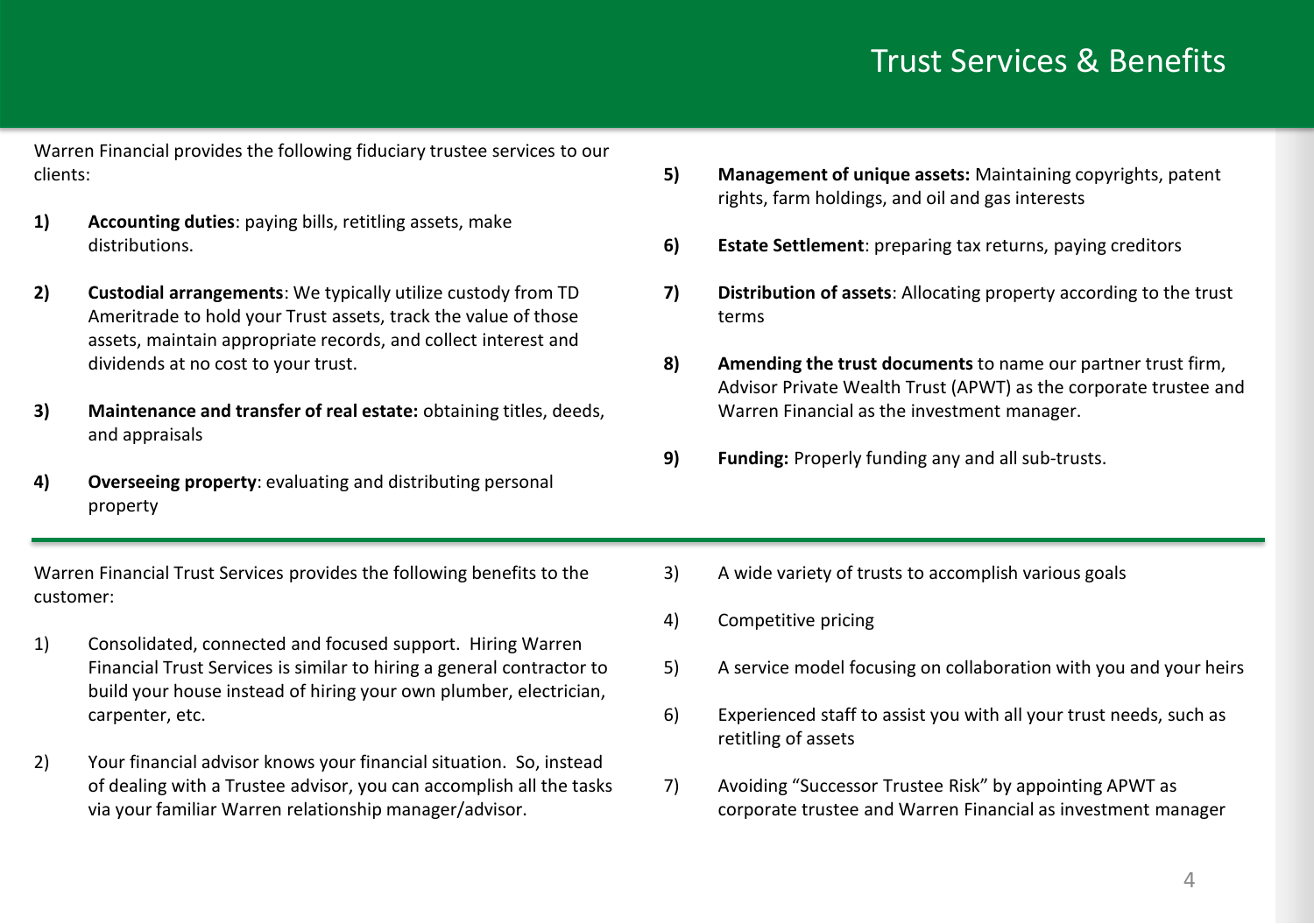#### Trust Services

You spent a great deal of time and resources working with Warren Financial.

Your Warren relationship manager knows you.

You have taken the time to ensure that your assets will be *transferred* according to your wishes.

You have taken the time to ensure that your assets will be *managed* according to your wishes.

Don't leave all these things up in the air no one lives forever, but by utilizing Warren Financial Trust Services, you can ensure:

- $\checkmark$  That your long-term plans get implemented
- $\checkmark$  That you have provided for your heirs
- $\checkmark$  That your taxes and estate debts get paid
- $\checkmark$  That the proper tax returns will be filed
- $\checkmark$  That your heirs have followed all the IRS and state tax rules and regulations such that any estate audit will go more smoothly



Warren Financial<br>Investing for a Greater Purpose®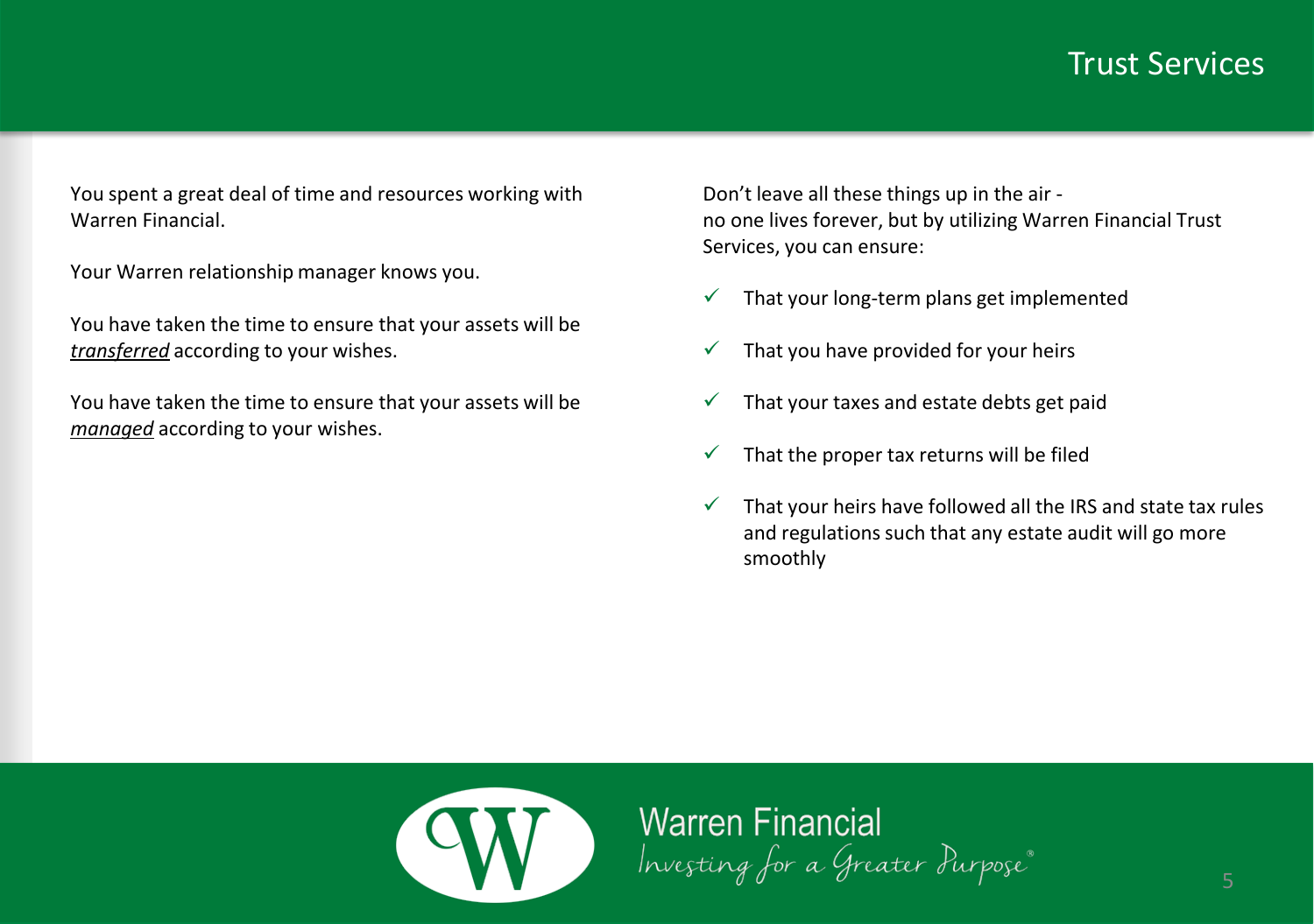# Trust Services Schedule

## **Annual Services at Cost 0.45% and lower**

| Tax strategy (tax prep is billed separately)                            | Tracking all expenditures and additions to<br>income                | Selling or retaining unique assets (cars, boats,<br>etc.)                         |  |
|-------------------------------------------------------------------------|---------------------------------------------------------------------|-----------------------------------------------------------------------------------|--|
| Distributing assets according to the terms of<br>the document           | Acting in the best interest of all beneficiaries                    | Collecting all death benefits (Soc Security, life<br>insurance, retirement plans) |  |
| Properly funding any and all sub-trusts                                 | Notifying all beneficiaries/charities of your<br>financial plan     | Issuing statements to beneficiaries                                               |  |
| Determining if probate is necessary                                     | Keeping accurate and detailed records                               | Obtaining appraisals on certain assets                                            |  |
| Investing assets in a prudent manner                                    | Determining who beneficiaries are                                   | Deciding if partial distributions are prudent                                     |  |
| Reading and interpreting trust document                                 | Preserving trust assets                                             | Assessing beneficiaries' needs and assets to<br>approve distributions             |  |
| Creating and distributing final accountings to<br>beneficiaries         | Using discretionary power to make distributions<br>to beneficiaries | Updating cost basis to current value at date of<br>death                          |  |
| Managing assets to result in reasonable growth<br>within risk tolerance | Obtaining beneficiaries' consent for final<br>distribution          | Notifying banks, brokerage firms, and other<br>financial institutions of death    |  |
| Filing notice to creditors                                              | Taking inventory of all assets and determining<br>value             | <b>Transferring titles</b>                                                        |  |
| Issue notices required under state statute and<br>the trust document    | Verifying and paying all final bills and taxes                      | Keeping beneficiaries informed of activity within<br>the trust                    |  |
| Diversifying trust assets                                               | Obtaining tax ID for the trust                                      | Ordering death certificates                                                       |  |
| Paying funeral expenses                                                 | Transacting necessary business                                      | Treating all beneficiaries equally and impartially                                |  |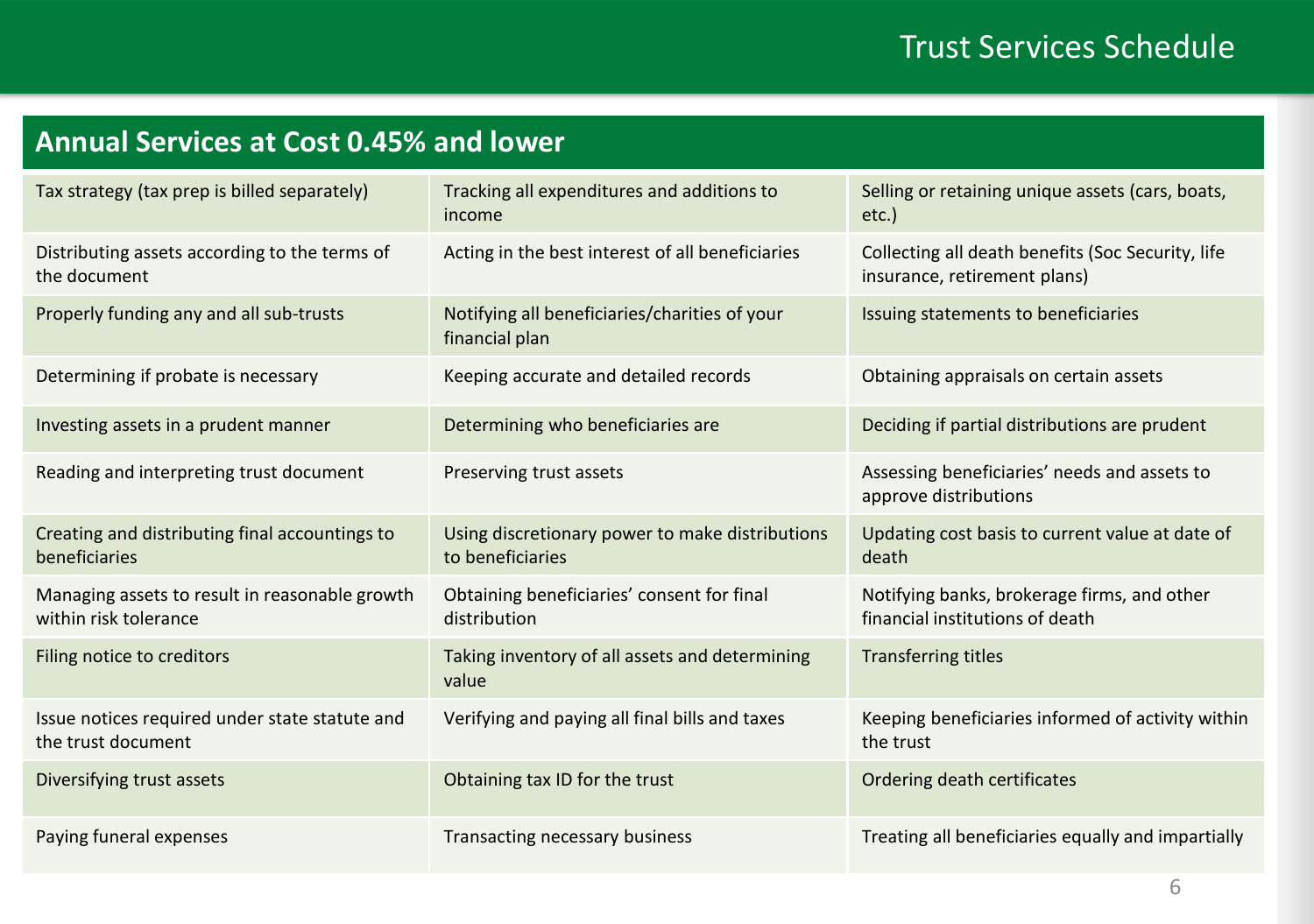| <b>Additional Cost Services</b>                                                                                                       |                                                                                                                                                                                                                                      |  |
|---------------------------------------------------------------------------------------------------------------------------------------|--------------------------------------------------------------------------------------------------------------------------------------------------------------------------------------------------------------------------------------|--|
| Holding custody of non-standard assets, such as<br>shares of a non-public corp, oil or gas interests,<br>commercial real estate, etc. | \$1000/quarter year                                                                                                                                                                                                                  |  |
| Tax preparation                                                                                                                       | Irrevocable Trusts \$600 per EIN<br>Charitable exempt return (990) \$1,400 per account<br>Charitable Trusts (CRATs, CRUTs, 5227s) \$700/account<br>Other non-routine tax work \$175/hour                                             |  |
| <b>Cash Distribution Charges</b>                                                                                                      | Free for all monthly automated billpay accounts<br>\$20 for each manual distribution                                                                                                                                                 |  |
| An optional annual audit                                                                                                              | Cost to engage a Public Company Accounting Oversight Board<br>approved auditor (approximate cost of \$25,000)<br>Cost for Warren Financial to prepare the financials for the<br>auditors \$10,000<br>Minimum trust size \$10 million |  |